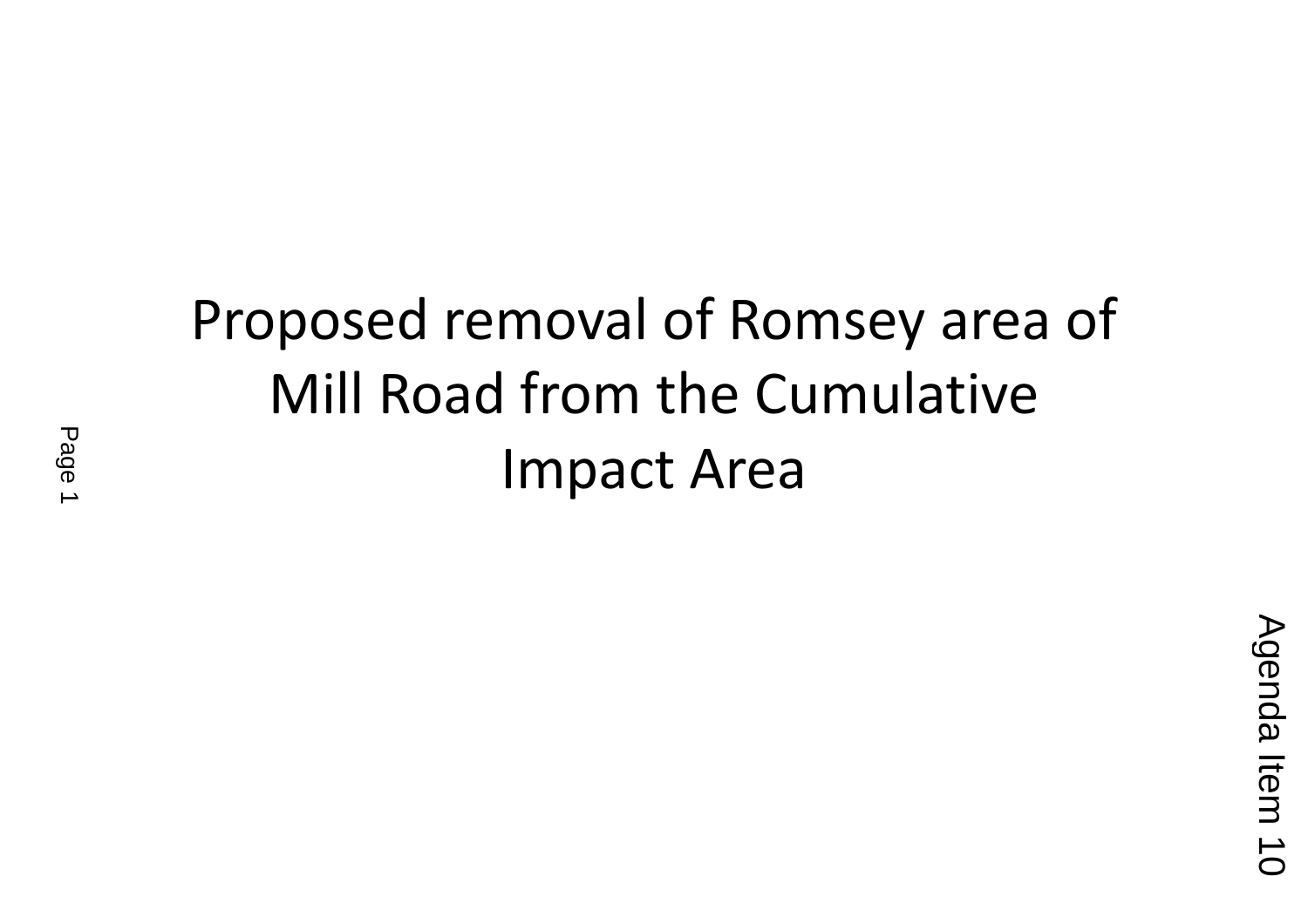- • The current Statement of Licensing Policy was adopted by the Cambridge City Council on 19<sup>th</sup> October 2017. Within this policy, the Licensing Authority has adopted a special policy relating to cumulative impact in relation to certain areas of the City. Currently one of the areas specified in the special policy is:
- $\bullet$ The entire length of Mill Road Cambridge (excluding Brookfields)
- • Cambridge City Council are required to review the special policy regularly to assess whether it is still needed.
- $\bullet$  As part of the review of the Statement of Licensing Policy, statistics were provided breaking down the total number of Alcohol related crime and incidents by ward. These figures have brought into question whether there is sufficient evidence for the Romsey area of Mill Road to remain as part of the Special policy on cumulative impact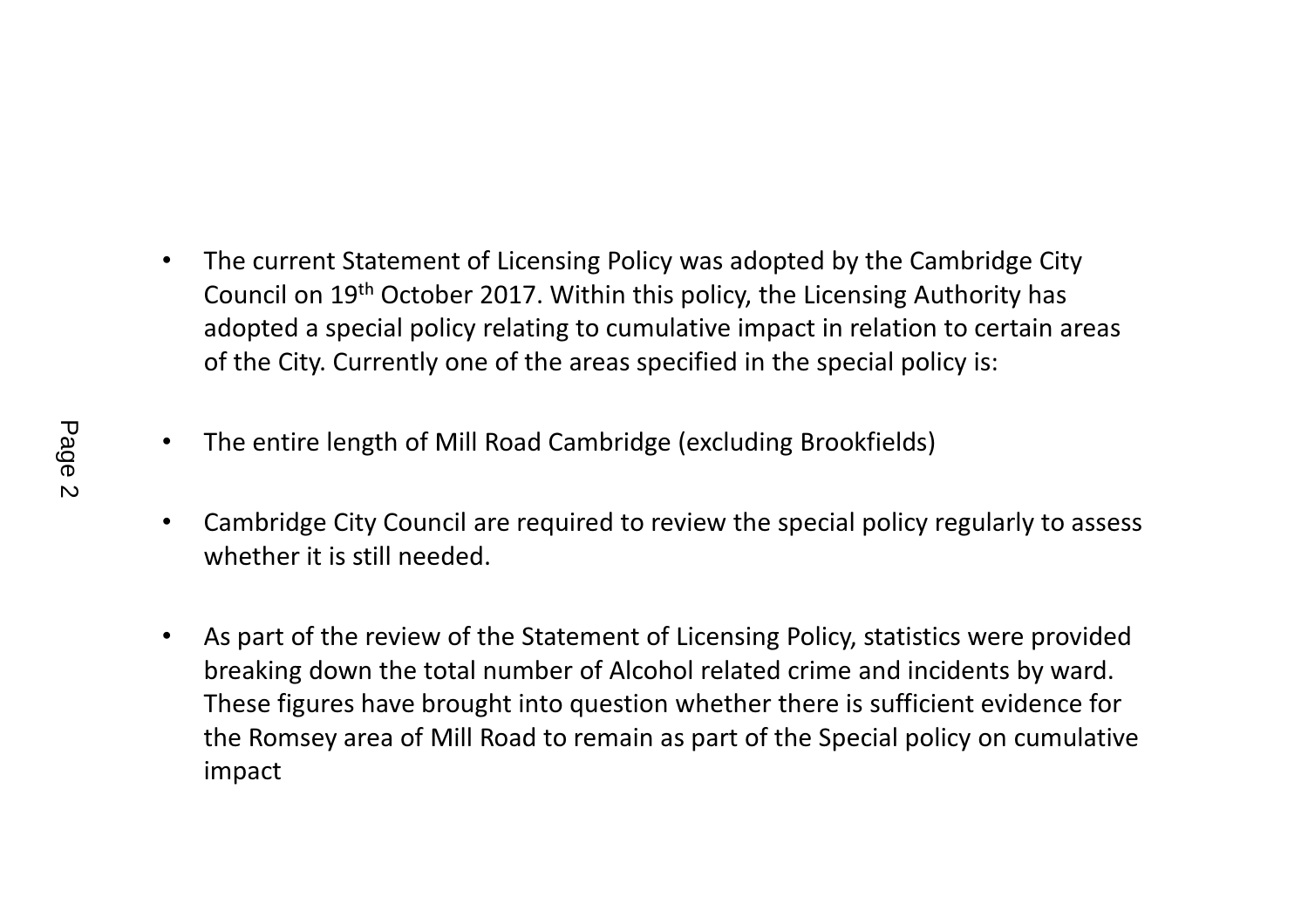- $\bullet$  The City Council is undertaking a 12 week public consultation on whether the Romsey area of Mill Road should remain as part of the Cumulative Impact Area or be removed. This will take place between 13<sup>th</sup> November 2017 and 4<sup>th</sup> February 2018.
- • As part of the consultation process, we are contacting everyone that is likely to be affected and are seeking feedback from the local community. We recognise that in some areas it may be difficult to identify the correct person or bodies to consult, so we would be most grateful if you could consider highlighting this consultation to other interested parties we may have overlooked.
- $\bullet$  Should the cumulative impact area be changed, then the following parts of the existing Statement of Licensing Policy will also be changed:
- • Paragraph 5.8 would be amended from "The entire length of Mill Road Cambridge (excluding Brookfields)" to "The section of Mill Road running from the Parkers Piece end to the Railway Bridge"